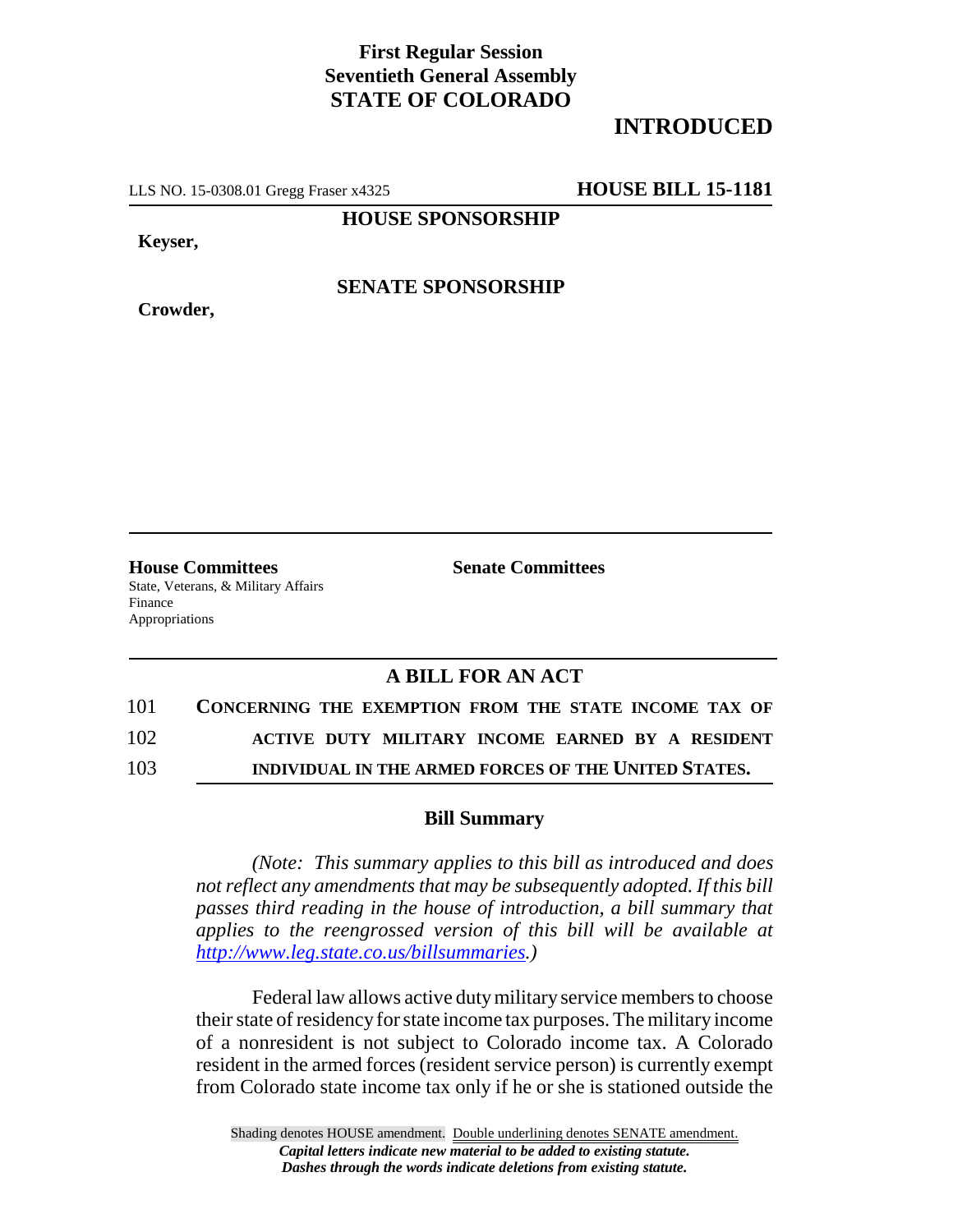country for 305 or more days per year and elects not to file a tax return or if he or she is deployed in a war zone. The bill exempts all military income of a resident service person from Colorado state income tax for 5 tax years commencing with the 2016 income tax year.

| $\mathbf{1}$   | Be it enacted by the General Assembly of the State of Colorado:             |
|----------------|-----------------------------------------------------------------------------|
| $\overline{2}$ | <b>SECTION 1. Short title.</b> This act shall be known as the               |
| 3              | "Colorado is Honoring Our Military Exemption (Colorado is HOME)             |
| 4              | Act".                                                                       |
| 5              | <b>SECTION 2. Legislative declaration.</b> The general assembly             |
| 6              | hereby finds and declares that the intended purpose of the state income     |
| 7              | tax exemption created in this act is to encourage Colorado residents who    |
| 8              | serve on active duty in the armed forces of the United States to retain     |
| 9              | their resident status in Colorado and to allow active duty service members  |
| 10             | to retain their identity as Colorado residents so that no matter where they |
| 11             | serve, they can always call Colorado their home.                            |
| 12             | <b>SECTION 3.</b> In Colorado Revised Statutes, 39-22-103, amend            |
| 13             | $(8)$ (a) as follows:                                                       |
| 14             | 39-22-103. Definitions - construction of terms. As used in this             |
| 15             | article, unless the context otherwise requires:                             |
| 16             | (8) (a) (I) "Resident individual" means a natural person who is             |
| 17             | domiciled in this state and a natural person who maintains a permanent      |
| 18             | place of abode within this state and who spends in the aggregate more       |
| 19             | than six months of the taxable year within this state.                      |
| 20             | (II) "RESIDENT INDIVIDUAL" ALSO INCLUDES AN INDIVIDUAL IN                   |
| 21             | ACTIVE DUTY MILITARY SERVICE WHO DOES NOT HAVE A PHYSICAL                   |
| 22             | PRESENCE IN THE STATE IF THE INDIVIDUAL'S HOME OF RECORD FOR                |
| 23             | MILITARY PURPOSES IS LOCATED IN COLORADO AND THE INDIVIDUAL                 |
|                |                                                                             |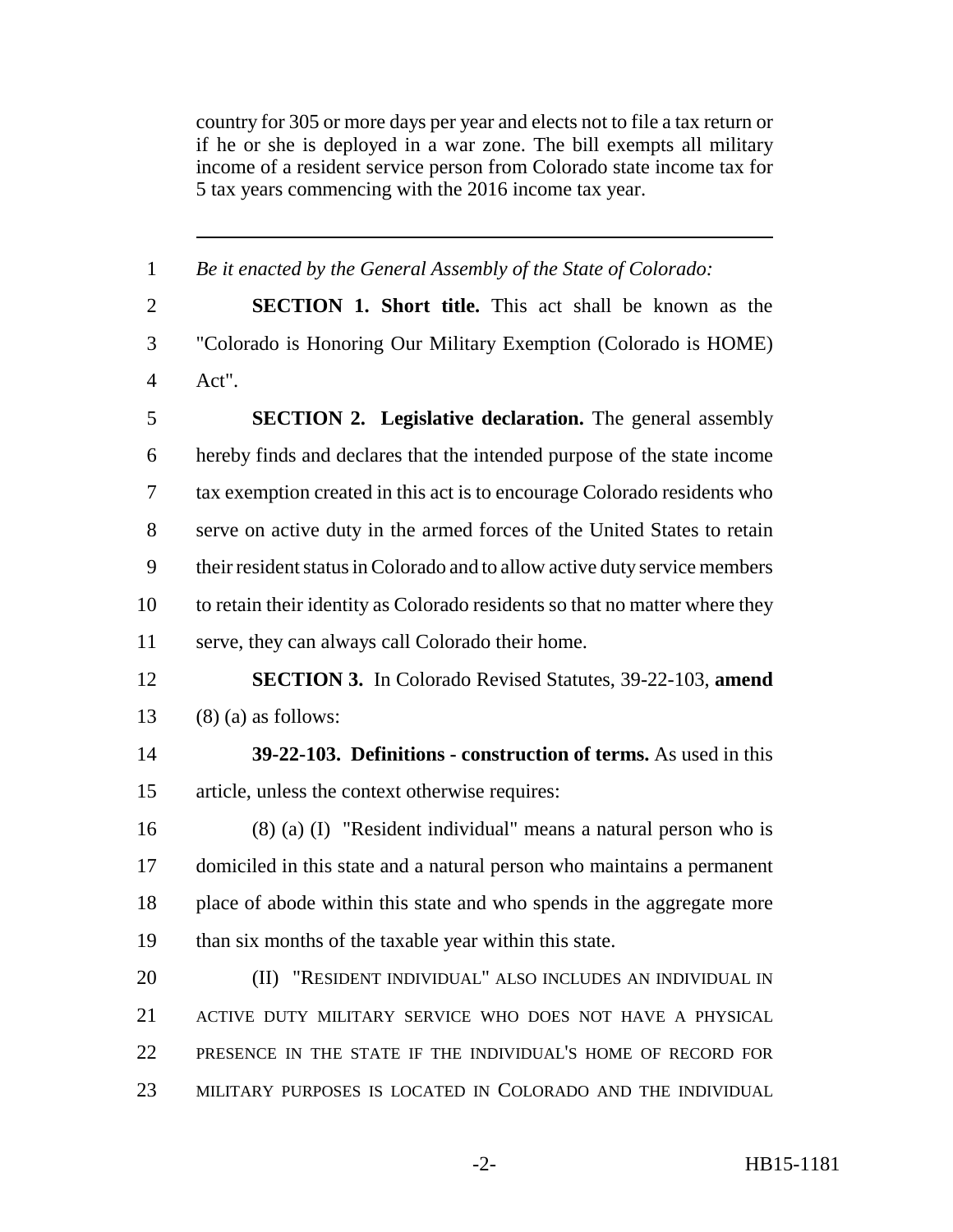FOR PURPOSES OF THIS SUBPARAGRAPH (II), EVIDENCE OF AN INTENT TO MAKE THIS STATE AN INDIVIDUAL'S STATE OF LEGAL RESIDENCE MUST INCLUDE ONE OR MORE OF THE FOLLOWING: (A) REGISTERING TO VOTE IN THE STATE; (B) PURCHASING RESIDENTIAL PROPERTY OR AN UNIMPROVED RESIDENTIAL LOT IN THE STATE; **(C) TITLING AND REGISTERING A MOTOR VEHICLE IN THE STATE;**  (D) NOTIFYING THE STATE OF THE INDIVIDUAL'S PREVIOUS LEGAL RESIDENCE OF THE INTENT TO MAKE COLORADO THE INDIVIDUAL'S STATE OF LEGAL RESIDENCE; OR (E) PREPARING A NEW LAST WILL AND TESTAMENT THAT INDICATES COLORADO AS THE INDIVIDUAL'S STATE OF LEGAL RESIDENCE. **SECTION 4.** In Colorado Revised Statutes, 39-22-104, **add** (4) (u) as follows: **39-22-104. Income tax imposed on individuals, estates, and trusts - single rate - definitions - repeal.** (4) There shall be subtracted from federal taxable income: (u) FOR INCOME TAX YEARS COMMENCING ON OR AFTER JANUARY 1, 2016, BUT PRIOR TO JANUARY 1, 2021, AN AMOUNT EQUAL TO ANY 21 COMPENSATION RECEIVED BY A RESIDENT INDIVIDUAL FOR ACTIVE DUTY SERVICE IN THE ARMED FORCES OF THE UNITED STATES, TO THE EXTENT THAT THE COMPENSATION IS INCLUDED IN FEDERAL TAXABLE INCOME. **SECTION 5. Act subject to petition - effective date.** This act takes effect at 12:01 a.m. on the day following the expiration of the ninety-day period after final adjournment of the general assembly (August 5, 2015, if adjournment sine die is on May 6, 2015); except that, if a

INTENDS TO MAKE COLORADO HIS OR HER STATE OF LEGAL RESIDENCE.